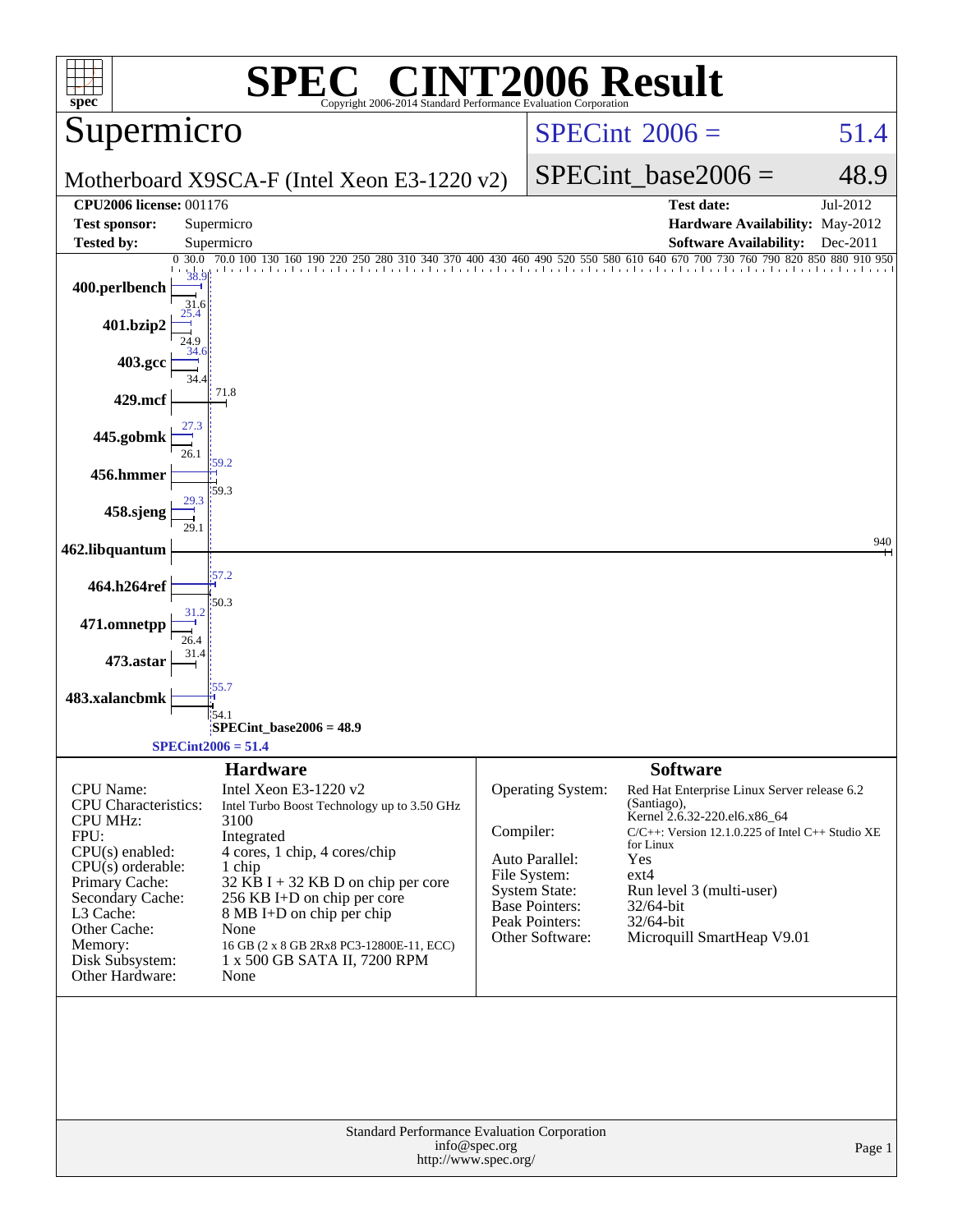

## Supermicro

# $SPECint2006 = 51.4$  $SPECint2006 = 51.4$

Motherboard X9SCA-F (Intel Xeon E3-1220 v2)

SPECint base2006 =  $48.9$ 

**[CPU2006 license:](http://www.spec.org/auto/cpu2006/Docs/result-fields.html#CPU2006license)** 001176 **[Test date:](http://www.spec.org/auto/cpu2006/Docs/result-fields.html#Testdate)** Jul-2012

**[Test sponsor:](http://www.spec.org/auto/cpu2006/Docs/result-fields.html#Testsponsor)** Supermicro **[Hardware Availability:](http://www.spec.org/auto/cpu2006/Docs/result-fields.html#HardwareAvailability)** May-2012 **[Tested by:](http://www.spec.org/auto/cpu2006/Docs/result-fields.html#Testedby)** Supermicro **Supermicro [Software Availability:](http://www.spec.org/auto/cpu2006/Docs/result-fields.html#SoftwareAvailability)** Dec-2011

### **[Results Table](http://www.spec.org/auto/cpu2006/Docs/result-fields.html#ResultsTable)**

|                                                                                                          | <b>Base</b>    |       |                |              |                |       | <b>Peak</b>    |              |                |              |                |              |
|----------------------------------------------------------------------------------------------------------|----------------|-------|----------------|--------------|----------------|-------|----------------|--------------|----------------|--------------|----------------|--------------|
| <b>Benchmark</b>                                                                                         | <b>Seconds</b> | Ratio | <b>Seconds</b> | <b>Ratio</b> | <b>Seconds</b> | Ratio | <b>Seconds</b> | <b>Ratio</b> | <b>Seconds</b> | <b>Ratio</b> | <b>Seconds</b> | <b>Ratio</b> |
| 400.perlbench                                                                                            | 309            | 31.6  | 311            | 31.4         | 309            | 31.7  | 251            | 38.9         | 251            | 38.9         | 251            | 38.9         |
| 401.bzip2                                                                                                | 387            | 24.9  | 387            | 25.0         | 388            | 24.9  | 381            | 25.4         | 379            | 25.4         | 380            | 25.4         |
| $403.\text{gcc}$                                                                                         | 234            | 34.4  | 234            | 34.3         | 234            | 34.4  | 232            | 34.6         | 232            | 34.7         | 233            | 34.6         |
| $429$ mcf                                                                                                | 127            | 71.6  | 127            | 71.8         | 127            | 72.0  | 127            | 71.6         | <u>127</u>     | 71.8         | 127            | 72.0         |
| $445$ .gobmk                                                                                             | 402            | 26.1  | 402            | 26.1         | 402            | 26.1  | 385            | 27.2         | 385            | 27.3         | 385            | 27.3         |
| 456.hmmer                                                                                                | 157            | 59.4  | 157            | 59.3         | 157            | 59.3  | 158            | 59.2         | 158            | 59.2         | 158            | 59.2         |
| $458$ .sjeng                                                                                             | 415            | 29.1  | 415            | 29.2         | 415            | 29.1  | 413            | 29.3         | 413            | 29.3         | 413            | 29.3         |
| 462.libquantum                                                                                           | 22.0           | 940   | 22.0           | 940          | 21.8           | 949   | 22.0           | 940          | 22.0           | 940          | 21.8           | 949          |
| 464.h264ref                                                                                              | 440            | 50.3  | 440            | 50.3         | 441            | 50.2  | 387            | 57.2         | 387            | 57.2         | 386            | 57.3         |
| 471.omnetpp                                                                                              | 237            | 26.4  | 237            | 26.4         | 236            | 26.4  | 202            | 31.0         | 199            | 31.4         | 200            | 31.2         |
| 473.astar                                                                                                | 224            | 31.3  | 224            | 31.4         | 224            | 31.4  | 224            | 31.3         | 224            | 31.4         | 224            | 31.4         |
| 483.xalancbmk                                                                                            | 128            | 53.8  | 127            | 54.1         | 127            | 54.2  | 124            | 55.5         | 123            | 56.3         | 124            | 55.7         |
| Dold underlined text indicates a madian measurement<br>Decute ennoye in the order in which they were mun |                |       |                |              |                |       |                |              |                |              |                |              |

Results appear in the [order in which they were run.](http://www.spec.org/auto/cpu2006/Docs/result-fields.html#RunOrder) Bold underlined text [indicates a median measurement.](http://www.spec.org/auto/cpu2006/Docs/result-fields.html#Median)

### **[Operating System Notes](http://www.spec.org/auto/cpu2006/Docs/result-fields.html#OperatingSystemNotes)**

 Stack size set to unlimited using "ulimit -s unlimited" Transparent Huge Pages enabled with: echo always > /sys/kernel/mm/redhat\_transparent\_hugepage/enabled

### **[Platform Notes](http://www.spec.org/auto/cpu2006/Docs/result-fields.html#PlatformNotes)**

 As tested, the system used a Supermicro CSE-111T-560CB chassis. The system includes a PWS-562-1H power supply, SNK-P0046P heatsink, and 3 FAN-0106L4 cooling fans. Sysinfo program /home/cpu2006/config/sysinfo.rev6800 \$Rev: 6800 \$ \$Date:: 2011-10-11 #\$ 6f2ebdff5032aaa42e583f96b07f99d3 running on 103-81.inet Sat Jul 7 14:28:51 2012 This section contains SUT (System Under Test) info as seen by some common utilities. To remove or add to this section, see: <http://www.spec.org/cpu2006/Docs/config.html#sysinfo> From /proc/cpuinfo model name : Intel(R) Xeon(R) CPU E3-1220 V2 @ 3.10GHz 1 "physical id"s (chips) 4 "processors" cores, siblings (Caution: counting these is hw and system dependent. The following excerpts from /proc/cpuinfo might not be reliable. Use with caution.) cpu cores : 4 siblings : 4 physical 0: cores 0 1 2 3 Continued on next page

Standard Performance Evaluation Corporation [info@spec.org](mailto:info@spec.org) <http://www.spec.org/>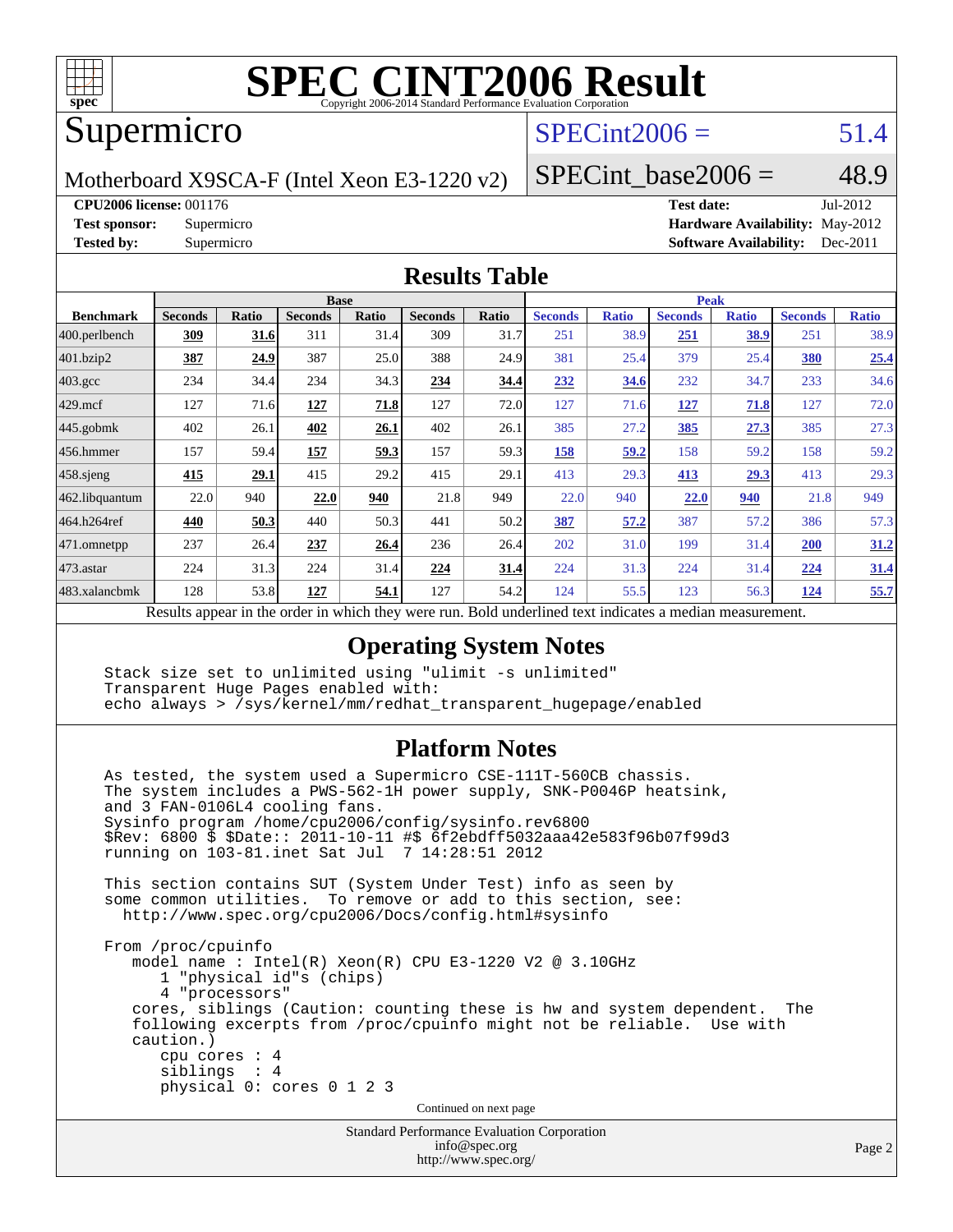

Supermicro

 $SPECint2006 = 51.4$  $SPECint2006 = 51.4$ 

Motherboard X9SCA-F (Intel Xeon E3-1220 v2)

SPECint base2006 =  $48.9$ 

| <b>CPU2006 license: 001176</b>         |                                                 |
|----------------------------------------|-------------------------------------------------|
| $\mathbf{m}$ . The set of $\mathbf{m}$ | the contract of the contract of the contract of |

**[CPU2006 license:](http://www.spec.org/auto/cpu2006/Docs/result-fields.html#CPU2006license)** 001176 **[Test date:](http://www.spec.org/auto/cpu2006/Docs/result-fields.html#Testdate)** Jul-2012 **[Test sponsor:](http://www.spec.org/auto/cpu2006/Docs/result-fields.html#Testsponsor)** Supermicro **[Hardware Availability:](http://www.spec.org/auto/cpu2006/Docs/result-fields.html#HardwareAvailability)** May-2012 **[Tested by:](http://www.spec.org/auto/cpu2006/Docs/result-fields.html#Testedby)** Supermicro **Supermicro [Software Availability:](http://www.spec.org/auto/cpu2006/Docs/result-fields.html#SoftwareAvailability)** Dec-2011

### **[Platform Notes \(Continued\)](http://www.spec.org/auto/cpu2006/Docs/result-fields.html#PlatformNotes)**

cache size : 8192 KB

 From /proc/meminfo MemTotal: 16305376 kB HugePages\_Total: 0<br>Hugepagesize: 2048 kB Hugepagesize:

 /usr/bin/lsb\_release -d Red Hat Enterprise Linux Server release 6.2 (Santiago)

 From /etc/\*release\* /etc/\*version\* redhat-release: Red Hat Enterprise Linux Server release 6.2 (Santiago)

 system-release: Red Hat Enterprise Linux Server release 6.2 (Santiago) system-release-cpe: cpe:/o:redhat:enterprise\_linux:6server:ga:server

uname -a:

 Linux 103-81.inet 2.6.32-220.el6.x86\_64 #1 SMP Wed Nov 9 08:03:13 EST 2011 x86\_64 x86\_64 x86\_64 GNU/Linux

run-level 3 Jul 6 21:14

SPEC is set to: /home/cpu2006<br>Filesystem Type Size Filesystem Type Size Used Avail Use% Mounted on /dev/mapper/vg\_10381-lv\_home ext4 392G 45G 328G 12% /home

 Additional information from dmidecode: Memory: 2x Hynix/Hyundai HMT41GU7MFR8C-PB 8 GB 1600 MHz 2 rank

(End of data from sysinfo program)

### **[General Notes](http://www.spec.org/auto/cpu2006/Docs/result-fields.html#GeneralNotes)**

Environment variables set by runspec before the start of the run: KMP\_AFFINITY = "granularity=fine,scatter" LD\_LIBRARY\_PATH = "/home/cpu2006/libs/32:/home/cpu2006/libs/64" OMP\_NUM\_THREADS = "4"

 Binaries compiled on a system with 1x Core i7-860 CPU + 8GB memory using RHEL5.5

## **[Base Compiler Invocation](http://www.spec.org/auto/cpu2006/Docs/result-fields.html#BaseCompilerInvocation)**

[C benchmarks](http://www.spec.org/auto/cpu2006/Docs/result-fields.html#Cbenchmarks):  $\text{icc}$   $-\text{m64}$ 

[C++ benchmarks:](http://www.spec.org/auto/cpu2006/Docs/result-fields.html#CXXbenchmarks) [icpc -m64](http://www.spec.org/cpu2006/results/res2012q3/cpu2006-20120717-23779.flags.html#user_CXXbase_intel_icpc_64bit_fc66a5337ce925472a5c54ad6a0de310)

> Standard Performance Evaluation Corporation [info@spec.org](mailto:info@spec.org) <http://www.spec.org/>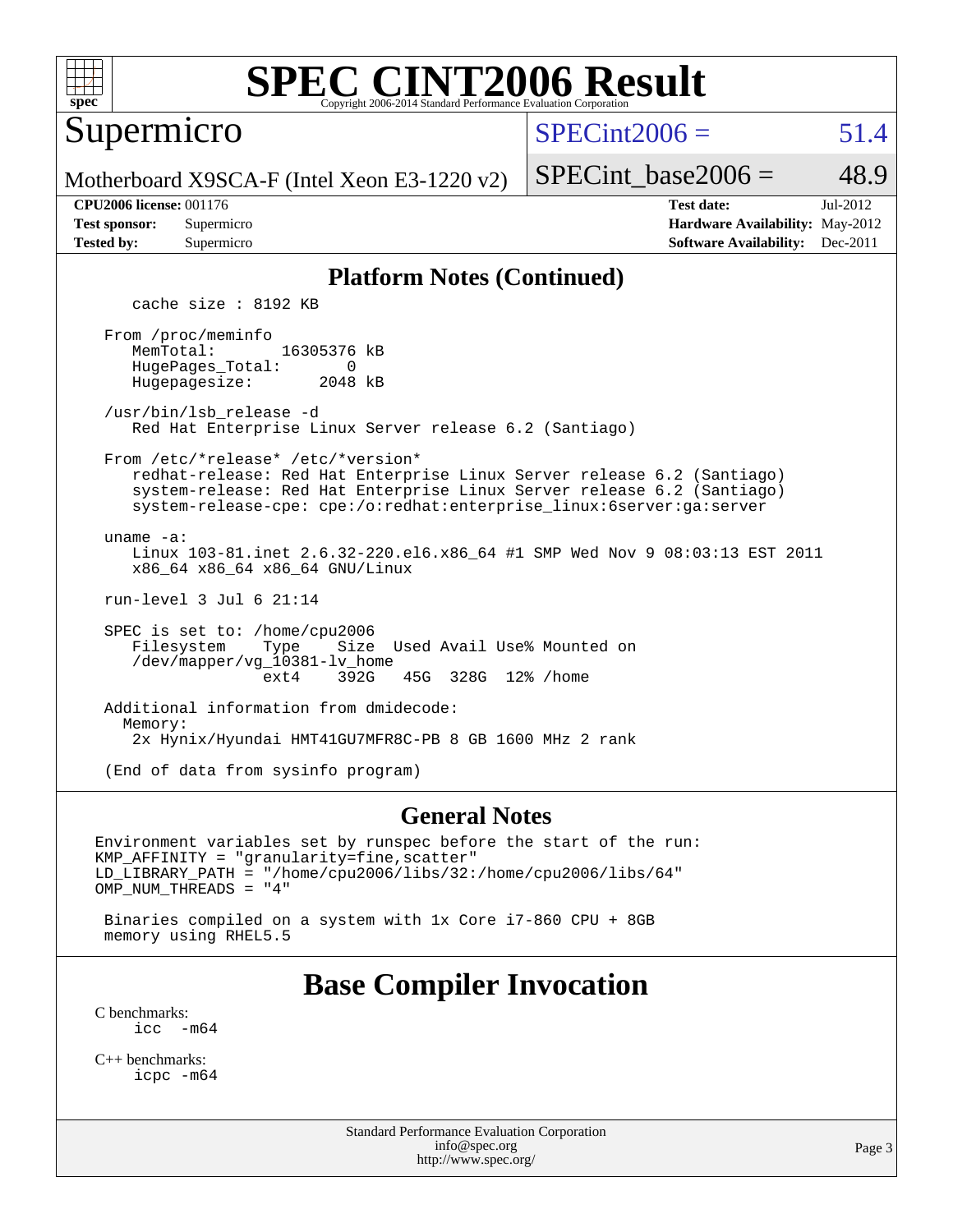

Supermicro

 $SPECint2006 = 51.4$  $SPECint2006 = 51.4$ 

Motherboard X9SCA-F (Intel Xeon E3-1220 v2)

SPECint base2006 =  $48.9$ 

**[CPU2006 license:](http://www.spec.org/auto/cpu2006/Docs/result-fields.html#CPU2006license)** 001176 **[Test date:](http://www.spec.org/auto/cpu2006/Docs/result-fields.html#Testdate)** Jul-2012 **[Test sponsor:](http://www.spec.org/auto/cpu2006/Docs/result-fields.html#Testsponsor)** Supermicro **[Hardware Availability:](http://www.spec.org/auto/cpu2006/Docs/result-fields.html#HardwareAvailability)** May-2012 **[Tested by:](http://www.spec.org/auto/cpu2006/Docs/result-fields.html#Testedby)** Supermicro **Supermicro [Software Availability:](http://www.spec.org/auto/cpu2006/Docs/result-fields.html#SoftwareAvailability)** Dec-2011

## **[Base Portability Flags](http://www.spec.org/auto/cpu2006/Docs/result-fields.html#BasePortabilityFlags)**

 400.perlbench: [-DSPEC\\_CPU\\_LP64](http://www.spec.org/cpu2006/results/res2012q3/cpu2006-20120717-23779.flags.html#b400.perlbench_basePORTABILITY_DSPEC_CPU_LP64) [-DSPEC\\_CPU\\_LINUX\\_X64](http://www.spec.org/cpu2006/results/res2012q3/cpu2006-20120717-23779.flags.html#b400.perlbench_baseCPORTABILITY_DSPEC_CPU_LINUX_X64) 401.bzip2: [-DSPEC\\_CPU\\_LP64](http://www.spec.org/cpu2006/results/res2012q3/cpu2006-20120717-23779.flags.html#suite_basePORTABILITY401_bzip2_DSPEC_CPU_LP64) 403.gcc: [-DSPEC\\_CPU\\_LP64](http://www.spec.org/cpu2006/results/res2012q3/cpu2006-20120717-23779.flags.html#suite_basePORTABILITY403_gcc_DSPEC_CPU_LP64) 429.mcf: [-DSPEC\\_CPU\\_LP64](http://www.spec.org/cpu2006/results/res2012q3/cpu2006-20120717-23779.flags.html#suite_basePORTABILITY429_mcf_DSPEC_CPU_LP64) 445.gobmk: [-DSPEC\\_CPU\\_LP64](http://www.spec.org/cpu2006/results/res2012q3/cpu2006-20120717-23779.flags.html#suite_basePORTABILITY445_gobmk_DSPEC_CPU_LP64) 456.hmmer: [-DSPEC\\_CPU\\_LP64](http://www.spec.org/cpu2006/results/res2012q3/cpu2006-20120717-23779.flags.html#suite_basePORTABILITY456_hmmer_DSPEC_CPU_LP64) 458.sjeng: [-DSPEC\\_CPU\\_LP64](http://www.spec.org/cpu2006/results/res2012q3/cpu2006-20120717-23779.flags.html#suite_basePORTABILITY458_sjeng_DSPEC_CPU_LP64) 462.libquantum: [-DSPEC\\_CPU\\_LP64](http://www.spec.org/cpu2006/results/res2012q3/cpu2006-20120717-23779.flags.html#suite_basePORTABILITY462_libquantum_DSPEC_CPU_LP64) [-DSPEC\\_CPU\\_LINUX](http://www.spec.org/cpu2006/results/res2012q3/cpu2006-20120717-23779.flags.html#b462.libquantum_baseCPORTABILITY_DSPEC_CPU_LINUX) 464.h264ref: [-DSPEC\\_CPU\\_LP64](http://www.spec.org/cpu2006/results/res2012q3/cpu2006-20120717-23779.flags.html#suite_basePORTABILITY464_h264ref_DSPEC_CPU_LP64) 471.omnetpp: [-DSPEC\\_CPU\\_LP64](http://www.spec.org/cpu2006/results/res2012q3/cpu2006-20120717-23779.flags.html#suite_basePORTABILITY471_omnetpp_DSPEC_CPU_LP64) 473.astar: [-DSPEC\\_CPU\\_LP64](http://www.spec.org/cpu2006/results/res2012q3/cpu2006-20120717-23779.flags.html#suite_basePORTABILITY473_astar_DSPEC_CPU_LP64) 483.xalancbmk: [-DSPEC\\_CPU\\_LP64](http://www.spec.org/cpu2006/results/res2012q3/cpu2006-20120717-23779.flags.html#suite_basePORTABILITY483_xalancbmk_DSPEC_CPU_LP64) [-DSPEC\\_CPU\\_LINUX](http://www.spec.org/cpu2006/results/res2012q3/cpu2006-20120717-23779.flags.html#b483.xalancbmk_baseCXXPORTABILITY_DSPEC_CPU_LINUX)

### **[Base Optimization Flags](http://www.spec.org/auto/cpu2006/Docs/result-fields.html#BaseOptimizationFlags)**

[C benchmarks](http://www.spec.org/auto/cpu2006/Docs/result-fields.html#Cbenchmarks):

[-xAVX](http://www.spec.org/cpu2006/results/res2012q3/cpu2006-20120717-23779.flags.html#user_CCbase_f-xAVX) [-ipo](http://www.spec.org/cpu2006/results/res2012q3/cpu2006-20120717-23779.flags.html#user_CCbase_f-ipo) [-O3](http://www.spec.org/cpu2006/results/res2012q3/cpu2006-20120717-23779.flags.html#user_CCbase_f-O3) [-no-prec-div](http://www.spec.org/cpu2006/results/res2012q3/cpu2006-20120717-23779.flags.html#user_CCbase_f-no-prec-div) [-parallel](http://www.spec.org/cpu2006/results/res2012q3/cpu2006-20120717-23779.flags.html#user_CCbase_f-parallel) [-opt-prefetch](http://www.spec.org/cpu2006/results/res2012q3/cpu2006-20120717-23779.flags.html#user_CCbase_f-opt-prefetch) [-auto-p32](http://www.spec.org/cpu2006/results/res2012q3/cpu2006-20120717-23779.flags.html#user_CCbase_f-auto-p32)

[C++ benchmarks:](http://www.spec.org/auto/cpu2006/Docs/result-fields.html#CXXbenchmarks)

[-xAVX](http://www.spec.org/cpu2006/results/res2012q3/cpu2006-20120717-23779.flags.html#user_CXXbase_f-xAVX) [-ipo](http://www.spec.org/cpu2006/results/res2012q3/cpu2006-20120717-23779.flags.html#user_CXXbase_f-ipo) [-O3](http://www.spec.org/cpu2006/results/res2012q3/cpu2006-20120717-23779.flags.html#user_CXXbase_f-O3) [-no-prec-div](http://www.spec.org/cpu2006/results/res2012q3/cpu2006-20120717-23779.flags.html#user_CXXbase_f-no-prec-div) [-opt-prefetch](http://www.spec.org/cpu2006/results/res2012q3/cpu2006-20120717-23779.flags.html#user_CXXbase_f-opt-prefetch) [-auto-p32](http://www.spec.org/cpu2006/results/res2012q3/cpu2006-20120717-23779.flags.html#user_CXXbase_f-auto-p32) [-Wl,-z,muldefs](http://www.spec.org/cpu2006/results/res2012q3/cpu2006-20120717-23779.flags.html#user_CXXbase_link_force_multiple1_74079c344b956b9658436fd1b6dd3a8a) [-L/smartheap -lsmartheap64](http://www.spec.org/cpu2006/results/res2012q3/cpu2006-20120717-23779.flags.html#user_CXXbase_SmartHeap64_5e654037dadeae1fe403ab4b4466e60b)

### **[Base Other Flags](http://www.spec.org/auto/cpu2006/Docs/result-fields.html#BaseOtherFlags)**

[C benchmarks](http://www.spec.org/auto/cpu2006/Docs/result-fields.html#Cbenchmarks):

403.gcc: [-Dalloca=\\_alloca](http://www.spec.org/cpu2006/results/res2012q3/cpu2006-20120717-23779.flags.html#b403.gcc_baseEXTRA_CFLAGS_Dalloca_be3056838c12de2578596ca5467af7f3)

# **[Peak Compiler Invocation](http://www.spec.org/auto/cpu2006/Docs/result-fields.html#PeakCompilerInvocation)**

[C benchmarks \(except as noted below\)](http://www.spec.org/auto/cpu2006/Docs/result-fields.html#Cbenchmarksexceptasnotedbelow):

[icc -m64](http://www.spec.org/cpu2006/results/res2012q3/cpu2006-20120717-23779.flags.html#user_CCpeak_intel_icc_64bit_f346026e86af2a669e726fe758c88044)

400.perlbench: [icc -m32](http://www.spec.org/cpu2006/results/res2012q3/cpu2006-20120717-23779.flags.html#user_peakCCLD400_perlbench_intel_icc_a6a621f8d50482236b970c6ac5f55f93)

445.gobmk: [icc -m32](http://www.spec.org/cpu2006/results/res2012q3/cpu2006-20120717-23779.flags.html#user_peakCCLD445_gobmk_intel_icc_a6a621f8d50482236b970c6ac5f55f93)

464.h264ref: [icc -m32](http://www.spec.org/cpu2006/results/res2012q3/cpu2006-20120717-23779.flags.html#user_peakCCLD464_h264ref_intel_icc_a6a621f8d50482236b970c6ac5f55f93)

[C++ benchmarks \(except as noted below\):](http://www.spec.org/auto/cpu2006/Docs/result-fields.html#CXXbenchmarksexceptasnotedbelow) [icpc -m32](http://www.spec.org/cpu2006/results/res2012q3/cpu2006-20120717-23779.flags.html#user_CXXpeak_intel_icpc_4e5a5ef1a53fd332b3c49e69c3330699)

473.astar: [icpc -m64](http://www.spec.org/cpu2006/results/res2012q3/cpu2006-20120717-23779.flags.html#user_peakCXXLD473_astar_intel_icpc_64bit_fc66a5337ce925472a5c54ad6a0de310)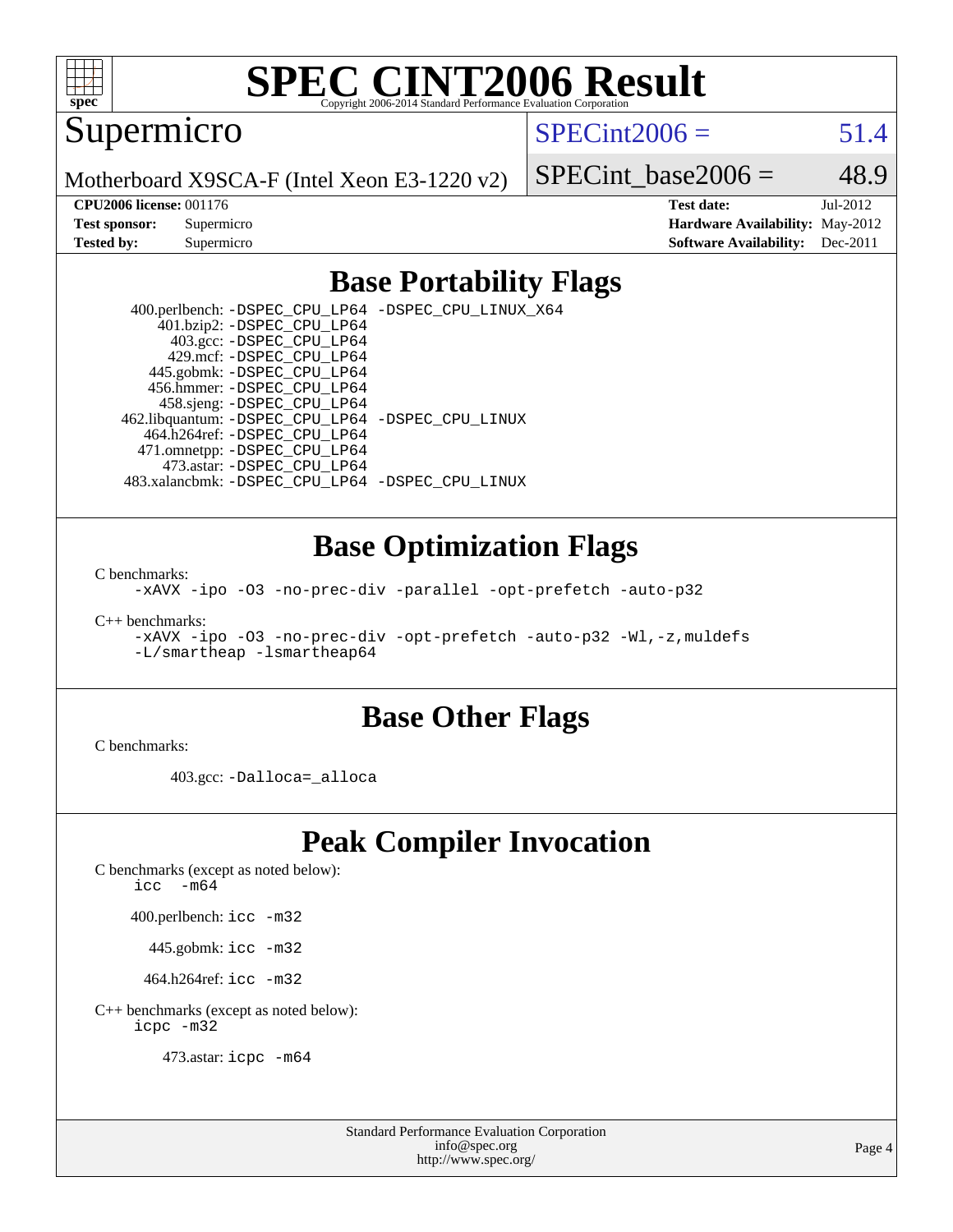

### **[SPEC CINT2006 Result](http://www.spec.org/auto/cpu2006/Docs/result-fields.html#SPECCINT2006Result)** Copyright 2006-2014 Standard Performance Evaluation C

Supermicro

 $SPECint2006 = 51.4$  $SPECint2006 = 51.4$ 

Motherboard X9SCA-F (Intel Xeon E3-1220 v2)

SPECint base2006 =  $48.9$ 

**[CPU2006 license:](http://www.spec.org/auto/cpu2006/Docs/result-fields.html#CPU2006license)** 001176 **[Test date:](http://www.spec.org/auto/cpu2006/Docs/result-fields.html#Testdate)** Jul-2012 **[Test sponsor:](http://www.spec.org/auto/cpu2006/Docs/result-fields.html#Testsponsor)** Supermicro **[Hardware Availability:](http://www.spec.org/auto/cpu2006/Docs/result-fields.html#HardwareAvailability)** May-2012 **[Tested by:](http://www.spec.org/auto/cpu2006/Docs/result-fields.html#Testedby)** Supermicro **Supermicro [Software Availability:](http://www.spec.org/auto/cpu2006/Docs/result-fields.html#SoftwareAvailability)** Dec-2011

## **[Peak Portability Flags](http://www.spec.org/auto/cpu2006/Docs/result-fields.html#PeakPortabilityFlags)**

 400.perlbench: [-DSPEC\\_CPU\\_LINUX\\_IA32](http://www.spec.org/cpu2006/results/res2012q3/cpu2006-20120717-23779.flags.html#b400.perlbench_peakCPORTABILITY_DSPEC_CPU_LINUX_IA32) 401.bzip2: [-DSPEC\\_CPU\\_LP64](http://www.spec.org/cpu2006/results/res2012q3/cpu2006-20120717-23779.flags.html#suite_peakPORTABILITY401_bzip2_DSPEC_CPU_LP64) 403.gcc: [-DSPEC\\_CPU\\_LP64](http://www.spec.org/cpu2006/results/res2012q3/cpu2006-20120717-23779.flags.html#suite_peakPORTABILITY403_gcc_DSPEC_CPU_LP64) 429.mcf: [-DSPEC\\_CPU\\_LP64](http://www.spec.org/cpu2006/results/res2012q3/cpu2006-20120717-23779.flags.html#suite_peakPORTABILITY429_mcf_DSPEC_CPU_LP64) 456.hmmer: [-DSPEC\\_CPU\\_LP64](http://www.spec.org/cpu2006/results/res2012q3/cpu2006-20120717-23779.flags.html#suite_peakPORTABILITY456_hmmer_DSPEC_CPU_LP64) 458.sjeng: [-DSPEC\\_CPU\\_LP64](http://www.spec.org/cpu2006/results/res2012q3/cpu2006-20120717-23779.flags.html#suite_peakPORTABILITY458_sjeng_DSPEC_CPU_LP64) 462.libquantum: [-DSPEC\\_CPU\\_LP64](http://www.spec.org/cpu2006/results/res2012q3/cpu2006-20120717-23779.flags.html#suite_peakPORTABILITY462_libquantum_DSPEC_CPU_LP64) [-DSPEC\\_CPU\\_LINUX](http://www.spec.org/cpu2006/results/res2012q3/cpu2006-20120717-23779.flags.html#b462.libquantum_peakCPORTABILITY_DSPEC_CPU_LINUX) 473.astar: [-DSPEC\\_CPU\\_LP64](http://www.spec.org/cpu2006/results/res2012q3/cpu2006-20120717-23779.flags.html#suite_peakPORTABILITY473_astar_DSPEC_CPU_LP64) 483.xalancbmk: [-DSPEC\\_CPU\\_LINUX](http://www.spec.org/cpu2006/results/res2012q3/cpu2006-20120717-23779.flags.html#b483.xalancbmk_peakCXXPORTABILITY_DSPEC_CPU_LINUX)

# **[Peak Optimization Flags](http://www.spec.org/auto/cpu2006/Docs/result-fields.html#PeakOptimizationFlags)**

```
C benchmarks:
```

```
Standard Performance Evaluation Corporation
                                          info@spec.org
     400.perlbench: -xAVX(pass 2) -prof-gen(pass 1) -ipo(pass 2) -O3(pass 2)
                -no-prec-div(pass 2) -prof-use(pass 2) -opt-prefetch
                -ansi-alias
        401.bzip2: -xAVX(pass 2) -prof-gen(pass 1) -ipo(pass 2) -O3(pass 2)
                -no-prec-div -prof-use(pass 2) -auto-ilp32 -opt-prefetch
                -ansi-alias
          403.gcc: -xAVX -ipo -O3 -no-prec-div -inline-calloc
                -opt-malloc-options=3 -auto-ilp32
         429.mcf: basepeak = yes
       445.gobmk: -xAVX(pass 2) -prof-gen(pass 1) -prof-use(pass 2)
                -ansi-alias
       456.hmmer: -xAVX -ipo -O3 -no-prec-div -unroll2 -auto-ilp32
                -ansi-alias
         458.sjeng: -xAVX(pass 2) -prof-gen(pass 1) -ipo(pass 2) -O3(pass 2)
                -no-prec-div(pass 2) -prof-use(pass 2) -unroll4
    462.libquantum: basepeak = yes
       464.h264ref: -xAVX(pass 2) -prof-gen(pass 1) -ipo(pass 2) -O3(pass 2)
                -no-prec-div(pass 2) -prof-use(pass 2) -unroll2
                -ansi-alias
C++ benchmarks: 
      471.omnetpp: -xAVX(pass 2) -prof-gen(pass 1) -ipo(pass 2) -O3(pass 2)
                -no-prec-div(pass 2) -prof-use(pass 2)
                -opt-ra-region-strategy=block -ansi-alias
                -Wl,-z,muldefs -L/smartheap -lsmartheap
                                        Continued on next page
```
<http://www.spec.org/>

Page 5